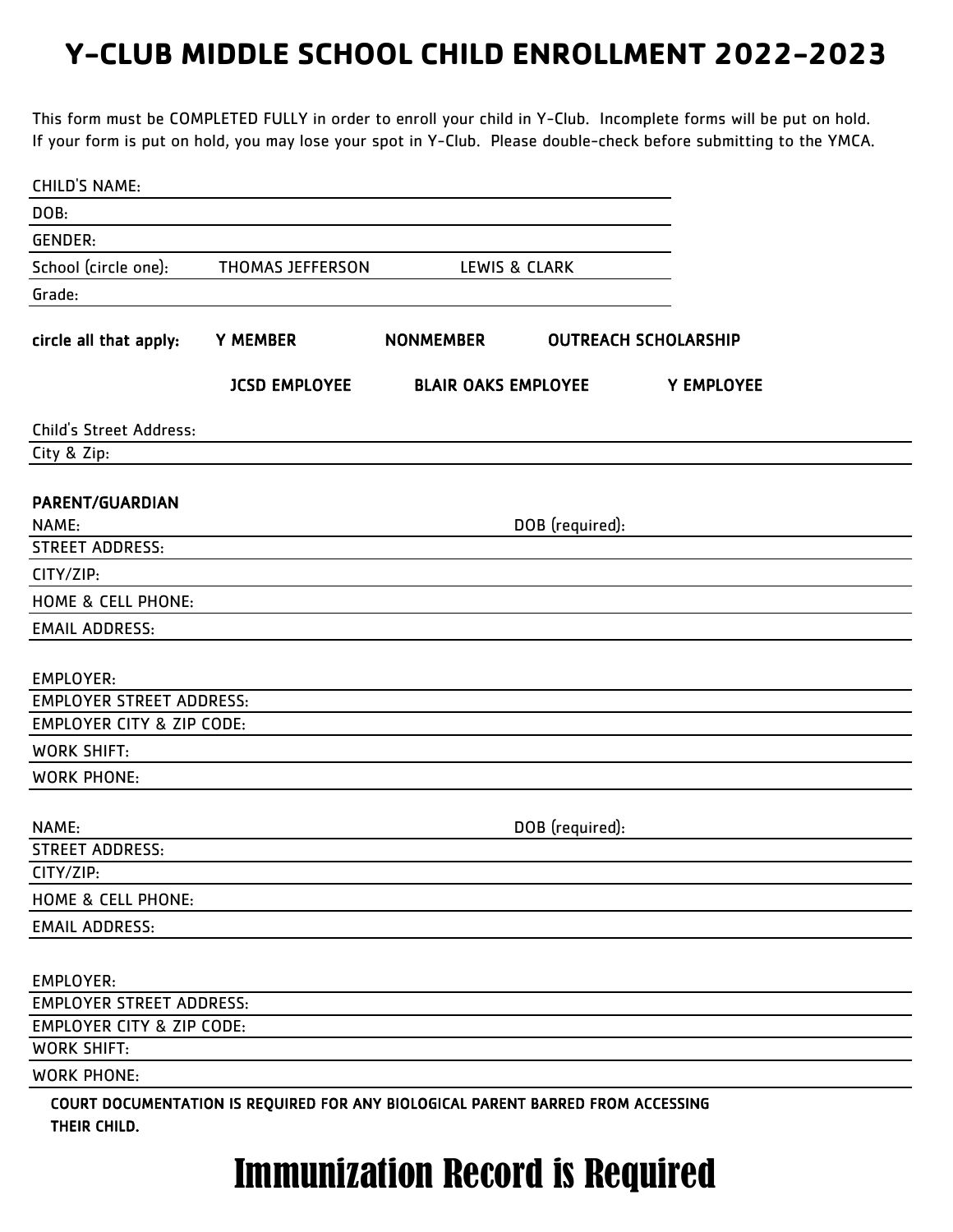### EMERGENCY CONTACT OTHER THAN PARENTS

| NAME:                  |  |
|------------------------|--|
| <b>STREET ADDRESS:</b> |  |
| CITY/ZIP:              |  |
| PHONE:                 |  |
| RELATIONSHIP:          |  |

AUTHORIZED PICK UP: PLEASE LIST OTHER PEOPLE WHOM YOU AUTHORIZE TO PICK UP YOUR CHILD:

#### AUTHORIZATION FOR MEDICAL CARE

I understand that I will be notified at once in case of accident or illness to my child, and I will make arrangements for

medical care of my child with the physician or hospital of my choice. If I cannot be reached to make necessary

arrangements, or in a critical emergency requiring medical care, I authorize YMCA to contact the following:

| DOCTOR:                | <b>PHONE NUMBER:</b>          |                         |
|------------------------|-------------------------------|-------------------------|
| HOSPITAL (circle one): | <b>SSM ST MARY'S 681-3000</b> | CAPITAL REGION 632-5000 |

#### PARENT'S HEALTH STATEMENT FOR SCHOOL-AGE CHILD

My child is in good health, is able to participate in group care, and has no special health or medical requirements. If my child is able to participate in group care but has special health or medical requirements, I have listed them here. PLEASE LIST ANY SPECIAL HEALTH OR MEDICAL CONDITIONS, including chronic health problems (Asthma, seizures), behavioral disorders, special needs, etc:

An INDIVIDUALIZED CARE PLAN FORM is REQUIRED for any child with a condition as listed above. Falsification of records is grounds for expulsion from the program.

PARENT SIGNATURE: DATE:

#### LIABILITY RELEASE

I, the undersigned, request permission for The Mateus of the Unit of the Jefferson City Area YMCA

(hereinafter the YMCA) school age programs and to participate in the YMCA activities associated with the program. I know and assume all risks related to the participation in such activities, where such risks arise on or off the YMCA premises. In consideration of demands, damage actions and cause of action (present or future, whether known or unknown,

activities are voluntary. I give consent for my child to be photographed, videotaped or to appear in local newspaper articles or other local media. anticpated or unanticipated) for any and all personal damages to my property relating to my presence on the YMCA premises and participation in any YMCA activity. I certify that I am 18 years of age and that my participation in the YMCA

PARENT SIGNATURE: DATE: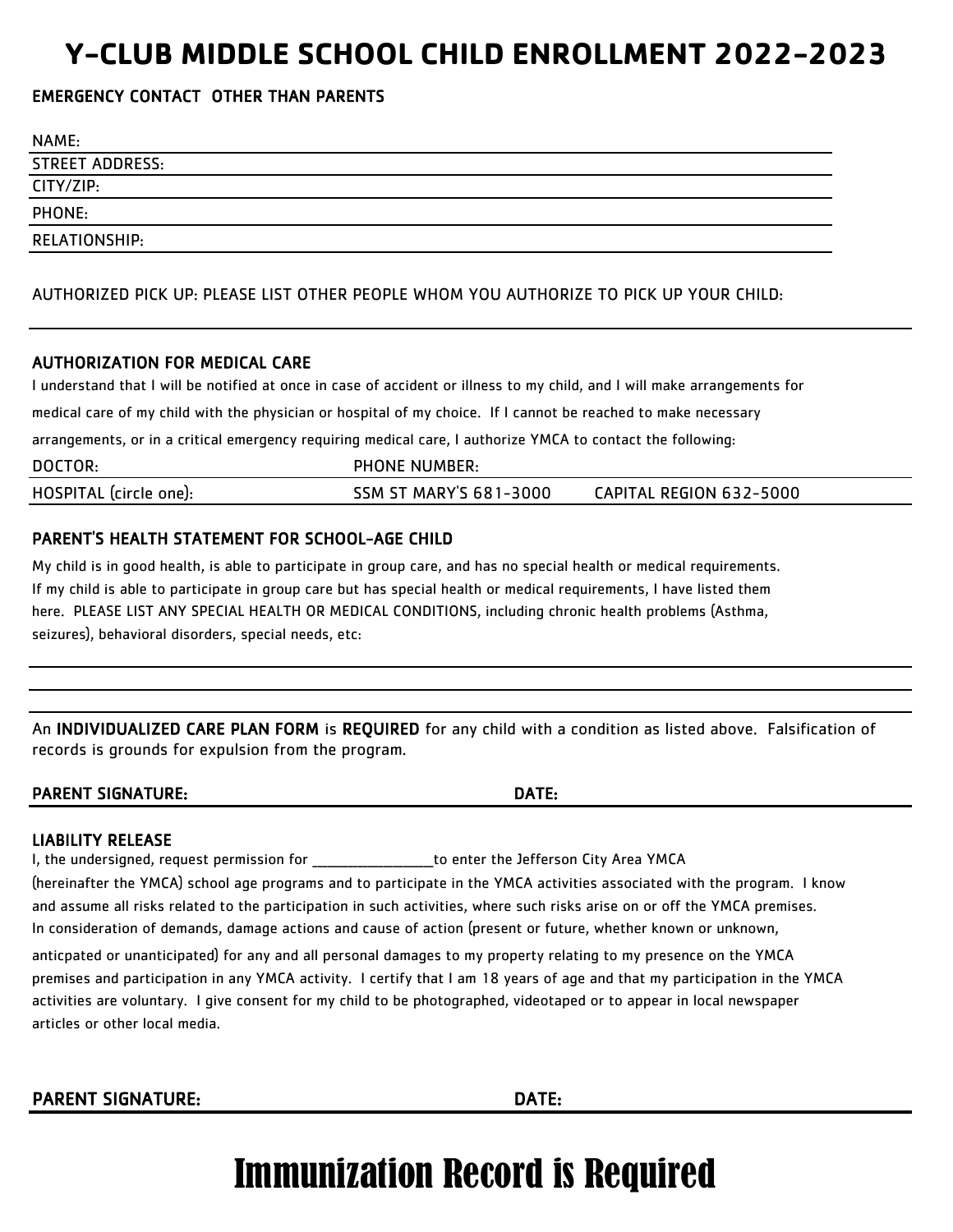### ACKNOWLEDGEMENTS

I have received a copy of the Parent Handbook, which contains policies regarding admission, care and discharge of children (Available online at www.jcymca.org. Printed copies by request).

I have been informed that a copy of the licensing rules for child care centers is available at this facility for review.

The YMCA and I have agreed on a plan for continuing communication regarding my child's development, behavior and individual needs.

When my child is ill, I understand and agree that s/he may not be accepted for or remain in care.

I give the YMCA permission to transport my child if necessary. I understand that the YMCA does not participate in field trips.

I understand that before the first day of attendance by my child, I will provide proof of completed age-appropriate immunizations, or exemptions from immunizations.

I have been notified that I may request notice at initial enrollment or any time thereafter whether there are children currently enrolled in or attending the facility for whom an immuniztion exemption has been filed.

PARENT SIGNATURE: DATE: